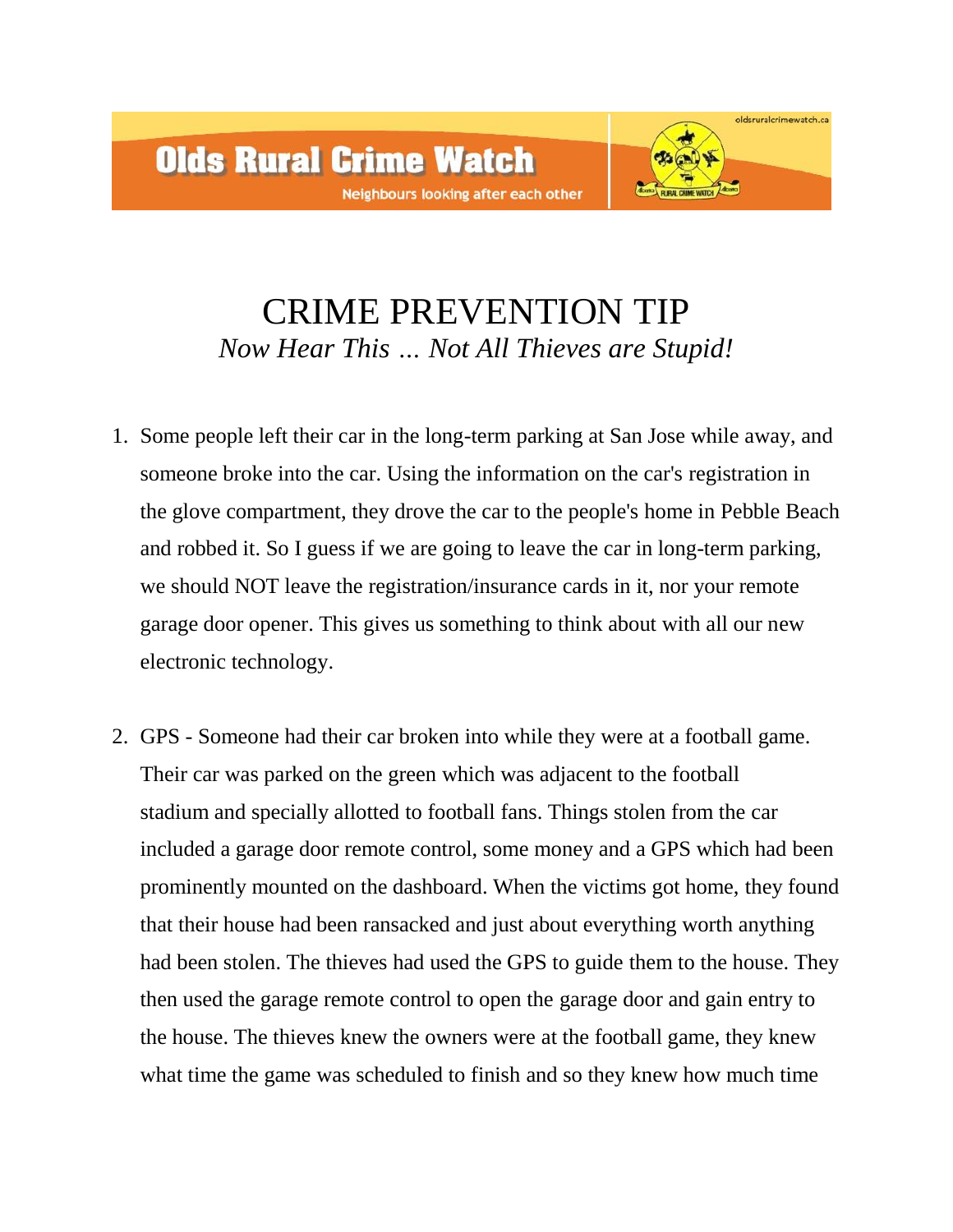they had to clean out the house. It would appear that they had brought a truck to empty the house of its contents. Something to consider if you have a GPS don't put your home address in it ... Put a nearby address (like a store or gas station) so you can still find your way home if you need to, but no one else would know where you live if your GPS were stolen.

- 3. CELL PHONES This lady has now changed her habit of how she lists her names on her cell phone after her handbag was stolen. Her handbag, which contained her cell phone, credit card, wallet, etc., was stolen. 20 minutes later when she called her hubby, from a pay phone telling him what had happened, hubby says 'I received your text asking about our Pin number and I've replied a little while ago.' When they rushed down to the bank, the bank staff told them all the money was already withdrawn. The thief had actually used the stolen cell phone to text 'hubby' in the contact list and got hold of the pin number. Within 20 minutes he had withdrawn all the money from their bank account. Moral of the lesson:
	- a. Do not disclose the relationship between you and the people in your contact list. Avoid using names like Home, Honey, Hubby, Sweetheart, Dad, Mom, etc.
	- b. And very importantly, when sensitive info is being asked through texts, CONFIRM by calling back.
	- c. c. Also, when you're being texted by friends or family to meet them somewhere, be sure to call back to confirm that the message came from them. If you don't reach them, be very careful about going places to meet 'family and friends' who text you.